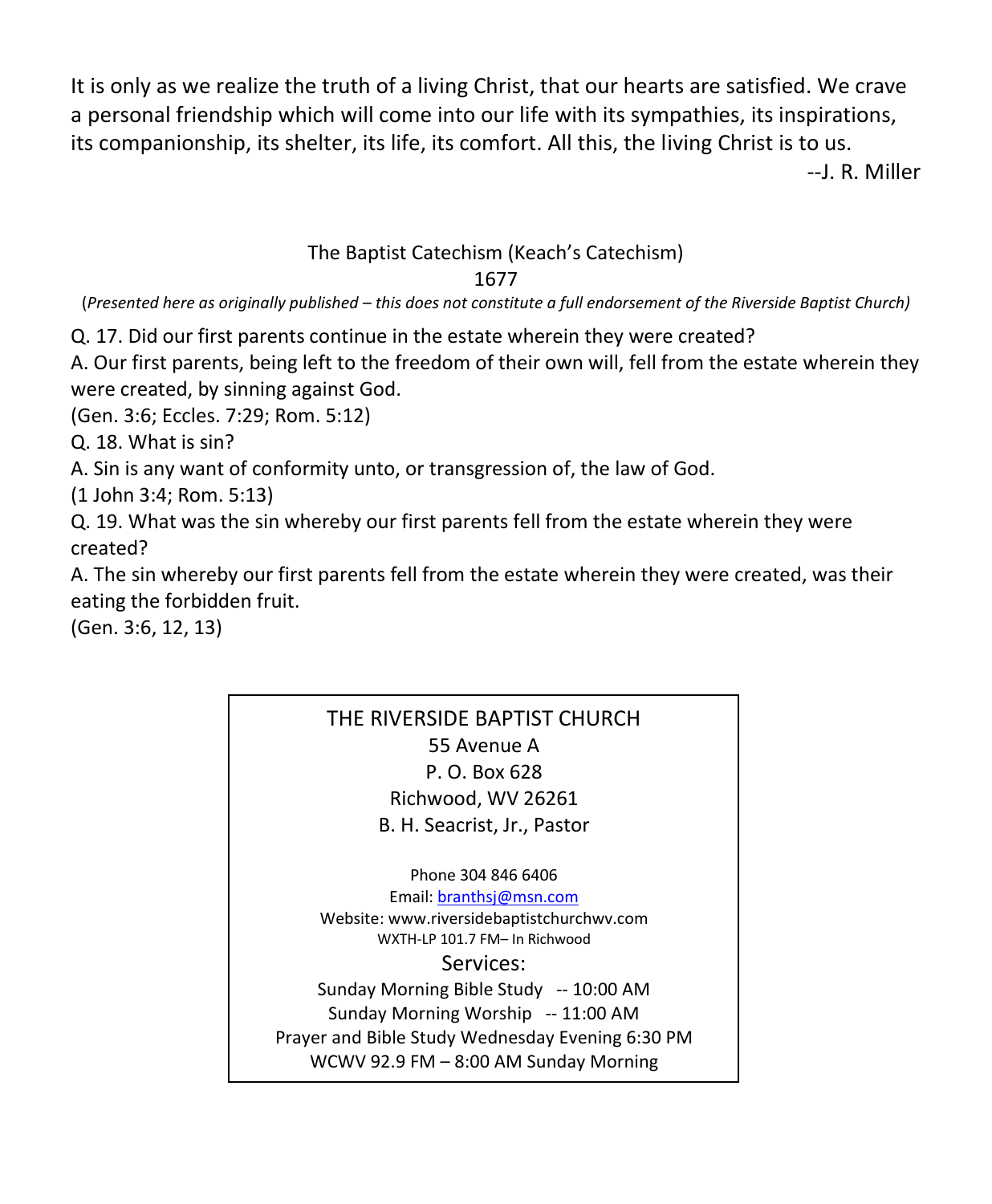Volume 15, No. 22 May 29, 2022

---------------------------------------------------------------------------------------------------------------------------------------------

## A MORE SURE WORD

*We have also a more sure word of prophecy; whereunto ye do well that ye take heed, as unto a light that shineth in a dark place, until the day dawn, and the day star arise in your hearts: Knowing this first, that no prophecy of the scripture is of any private interpretation. For the prophecy came not in old time by the will of man: but holy men of God spake as they were moved by the Holy Ghost. (2 Peter 1:19-21)*

What a contrast we see in comparing the early accounts of the life of Peter with the wisdom coming forth from him in his epistles. We recall his tendency to argue with the Lord which continued right up until the eve of the crucifixion. He would have refused to have his feet washed by the Lord. He vehemently denied that he would ever deny the Lord. And yet, we read of his very quick denial of the Lord as he observed the trial. Even following the crucifixion, he would show resentment toward John and was again rebuked by our Lord. Here, however we witness the tenderness and wisdom of the beloved Apostle and one who was preparing to die well. It had at this time been revealed to him that he "must shortly put off this my tabernacle, even as our Lord Jesus Christ hath showed me."

Peter's all-consuming burden at this point was that those to whom he wrote would be able to keep in remembrance the things they had been taught. (See verse 15). In order to shore up their confidence and embolden their faith he would point to the matter of divine revelation. He first directed his attention to refreshing the memory of his readers. See verses 12-15). In the previous epistle he preciously reminded them of the sovereignty of God in their salvation and pointed to the precious outcomes of regeneration: *Being born again, not of*  *corruptible seed, but of incorruptible, by the word of God, which liveth and abideth for ever. (1 Peter 1:23)*. He had shown them of their standing before the Lord and had encouraged them as strangers and pilgrims. Secondly, He rehearses the eyewitness account of our Lord's transfiguration. We note a freshness in these words that indicate that it was as real to him late in his life as it was when he first saw it. There were no "cunningly devised fables" here. Kistemaker wrote, "in the third section he reveals the certainty, origin, and source of Scripture."

Many will respond to attempts to open the Word to them by quoting (or even misquoting) this passage. They endeavor to hide behind the thought in such a way as to suggest that either nobody has a right to declare the Word or that one opinion is as good as another. Once, in debating an issue with someone I simply read a passage from the Bible. They responded by saying "that is just your interpretation." I suspect that they may have heard the truth of the matter and just would not allow it to unseat some pet doctrine of their own. It is to be feared that many begin with some system or belief and then go to the Scripture looking for something to support it. There have been times in my own experience that I have embraced some thought only to realize that it had not arisen from the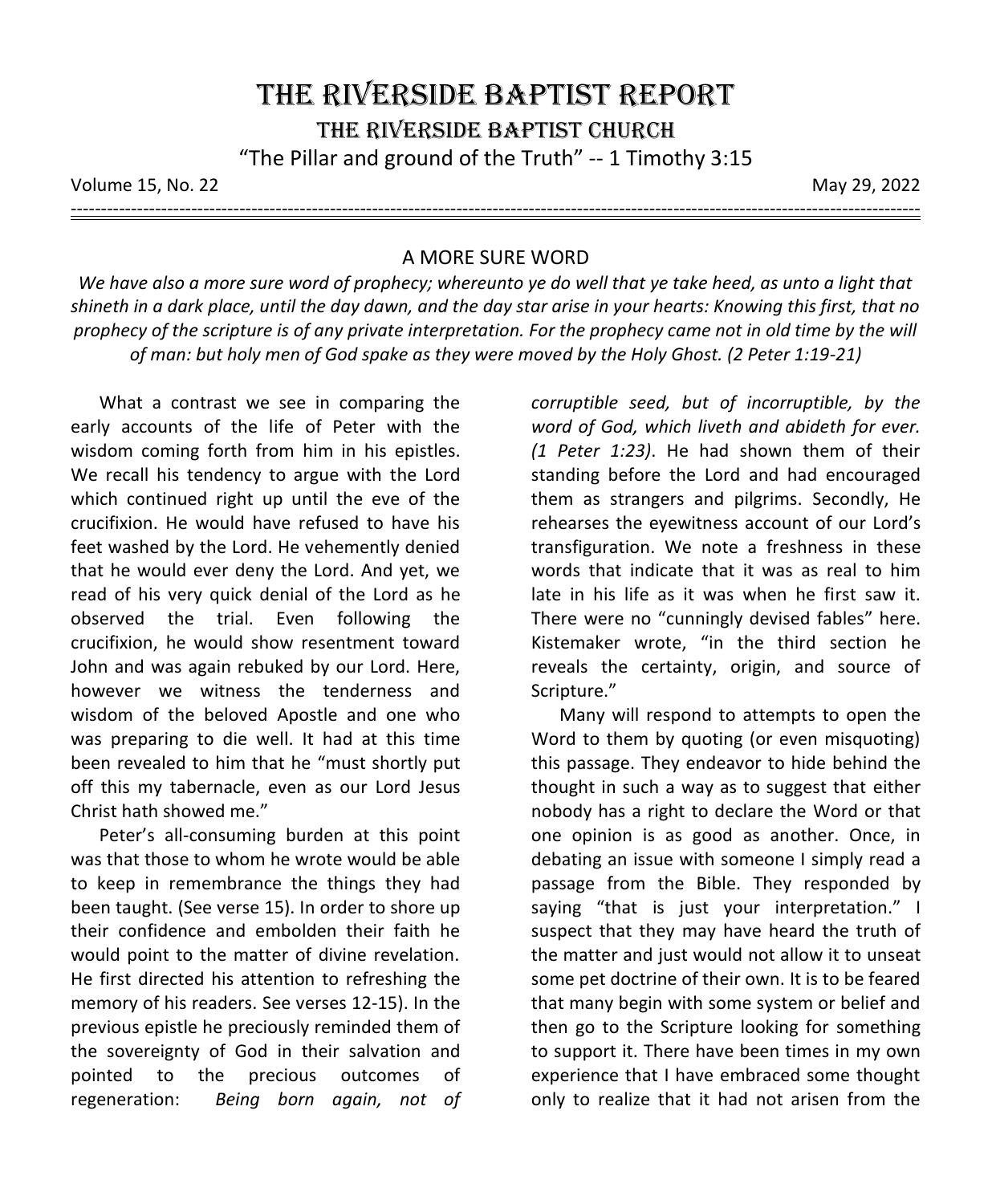Word. In some cases, it was found that it did proceed from Scripture. In others, I have had to put the thought aside and start over.

There are differences among the commentators as to the meaning of "no private interpretation." Some hold that the meaning is that no prophecy of Scripture is of one's own interpretation, while others see it as a matter of the origin. That is, that the prophet's writing was not expressing his own ideas. As to the first, we understand that men tend to wrest the Scriptures to their own ends. *As also in all his epistles, speaking in them of these things; in which are some things hard to be understood, which they that are unlearned and unstable wrest, as they do also the other scriptures, unto their own destruction. (2 Peter 3:16)*. From the Old Testament we read: *Thus saith the LORD of hosts, Hearken not unto the words of the prophets that prophesy unto you: they make you vain: they speak a vision of their own heart, and not out of the mouth of the LORD. (Jeremiah 23:16)*.

In following the line of Peter's thought here his intent is to reassure them as to the authenticity of the Word rather than to warn against misuse of it. Again, we look to the Old Testament and are reminded of the words of Moses: *And Moses said, Hereby ye shall know that the LORD hath sent me to do all these works; for I have not done them of mine own mind. (Numbers 16:28)*. As we think of divine inspiration of the Word we are often directed to, *To the law and to the testimony: if they speak not according to this word, it is because there is no light in them. (Isaiah 8:20)*. In Paul's instruction to Timothy he would remind him that "All scripture is given by inspiration of

God." It is literally "God-Breathed."

As to the first position here, men have never been restricted from seeking to know the meaning of Scripture. Christ told the Pharisees to "search the Scriptures," but they should expect to find Him there. In defense of the second position John MacArthur wrote: "The Greek word for interpretation has the idea of a "loosing," as if to say no Scripture is the result of any human privately, "untying" and "loosing" the truth. Peter's point is not so much about how to interpret Scripture, but rather how Scripture originated, and what its source was. The false prophets untied and loosed their own ideas. But no part of God's revelation was unveiled or revealed from a human source or out of the prophet's unaided understanding."

It was as these holy men of God were moved by the Holy Spirit to speak and to write these precious truths. And so, it continued with the New Testament writers in such a way as to assure that the precious Gospel we read in the Bible did not originate from the spurious ideas of men. Peter identified the writings of Paul as Scripture. Thus, Peter expresses the importance of this thought by writing "Knowing this first."

"The Apostle joins the Spirit of power and a sound mind together (2 Timothy 1:7). Holiness in practice depends much on sound judgement. Godliness is the child of truth, and it must be nursed by its own mother. "Desire the sincere milk of the word that you may grow thereby."" William Gurnall.

May we be reminded that our Lord prayed that we be sanctified by the Truth and added "Thy Word is Truth." We have the more sure Word. *bhs*

Dying well is one of the good works to which Christians are called, and Christ will enable us who serve him to die well, however gruesome the physical process itself. —J.I. Packer